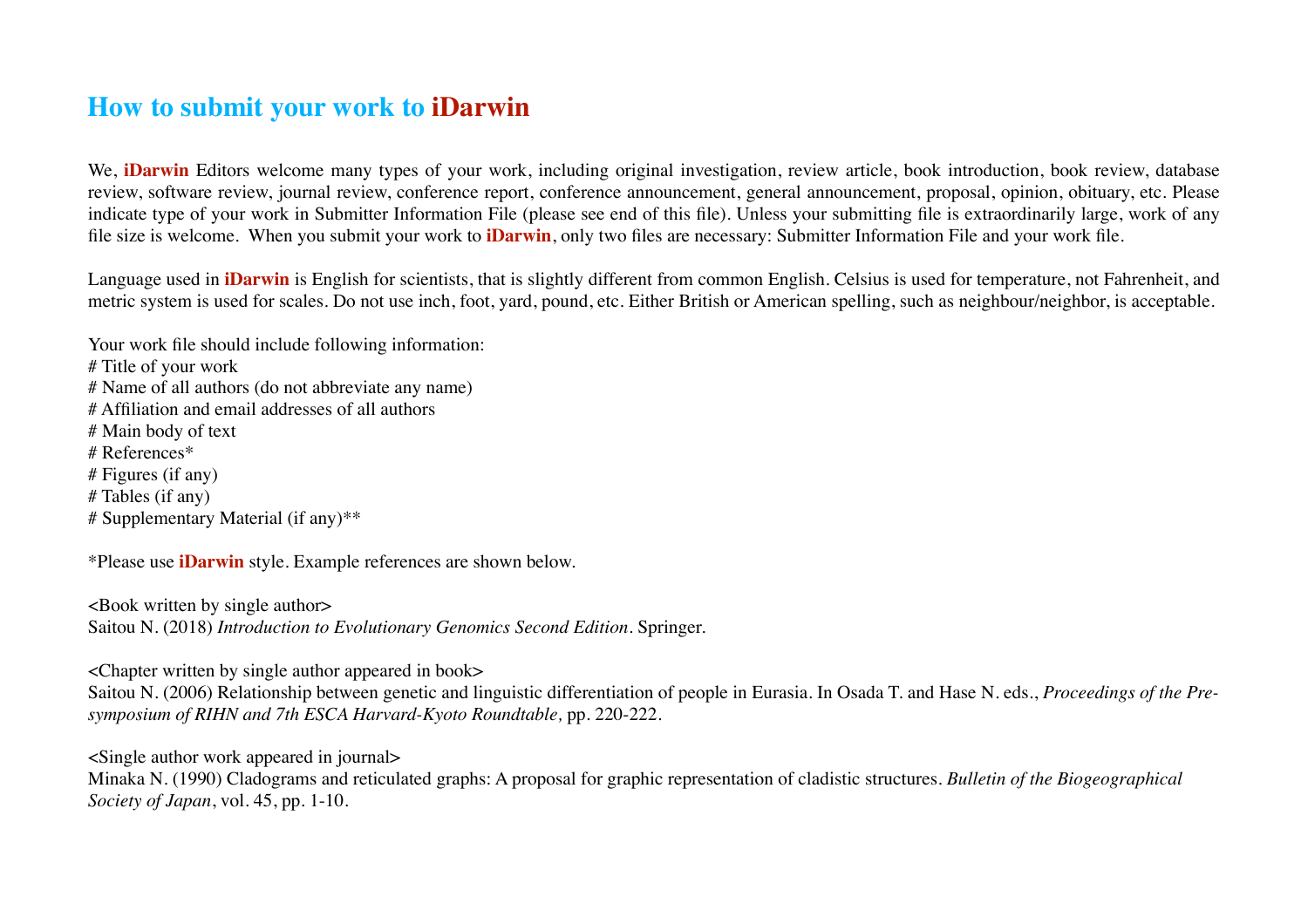<Two author work appeared in journal>

Tamura K. and Nei M. (1993) Estimation of the number of nucleotide substitutions in the control region of mitochondrial DNA in humans and chimpanzees. *Molecular Biology and Evolution*, vol. 10, pp. 512–526.

<More than two author work appeared in journal>

Satta Y., Klein J., and Takahata N. (2000) DNA archives and our nearest relative: The trichotomy problem revisited. *Molecular Phylogenetics and Evolution*, vol. 14, pp. 259–275.

<Many author work appeared in journal>

Ueda S., Watanabe Y., Saitou N., Omoto K., Hayashida H., Miyata T., Hisajima H., and Honjo T. (1989) Nucleotide sequences of immunoglobulinepsilon pseudogenes in man and apes and their phylogenetic relationships. *Journal of Molecular Biology*, vol. 205, pp. 85-90. Or

Ueda S. and others (1989) Nucleotide sequences of immunoglobulin-epsilon pseudogenes in man and apes and their phylogenetic relationships. *Journal of Molecular Biology*, vol. 205, pp. 85-90.

<Website> GenomeSync <http://genomesync.org>

\*\*We ask authors to denote URL of supplementary material in your work file. By this way, we keep one work as one downloadable file. After acceptance of your work, we will ask authors to send supplementary material file(s) to us, and these files will be uploaded to iDarwin website.

When you are ready to submit your work, please send Submitter Information File and your work file to one of Core Editors or Associate Editors. Their email addresses are listed in http://idarwin.org/docs/Editors\_iDarwin.pdf. Both files should be in PDF format.

## **How to prepare "Submitter Information File"**

## **(A) Corresponding author information**

Name\*: Email address: Web Home Page (if any): Affiliation: \*Please spell out your full name, and specify your family name in capital letters.

# **(B) Type of your work**